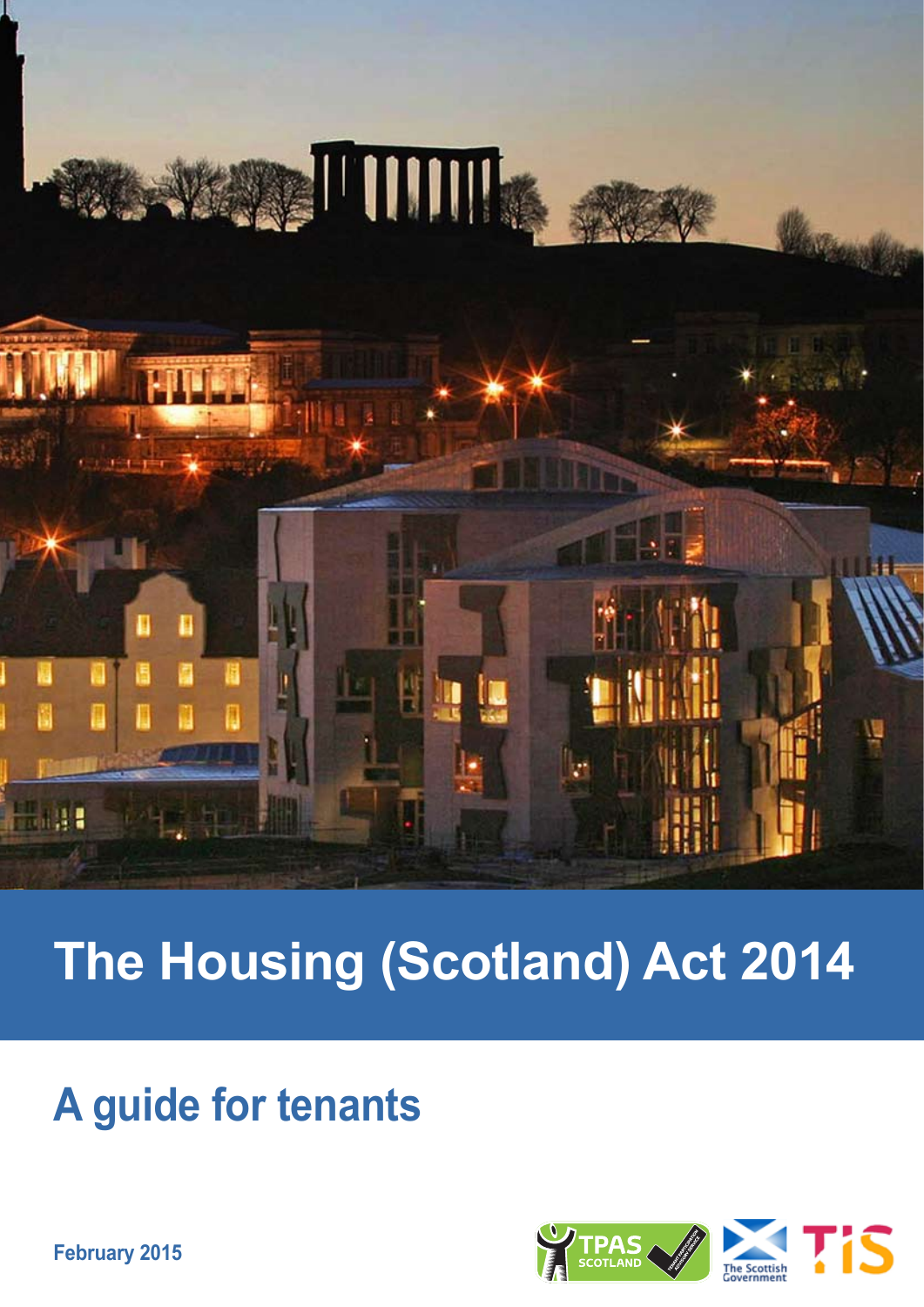# Jargon

## **Assignation**

.

Assignation is where a tenant formally hands over the tenancy to another person.

## Joint tenancies

A tenant is entitled to a joint tenancy with one or more individuals, so long as the house is, the only or principal home of all the tenants and permission form the landlord has been given. A joint tenancy means that all tenants have exactly the same rights and obligations as each other.

## Reasonable preference

This is giving 'due weight' to households within the reasonable preference categories

## **Subletting**

Subletting is where a tenant, who is renting from a landlord, rents their home to someone else – the subtenant.

## **Succession**

Succession is the transfer of a tenancy from the tenant to someone else when the tenant dies.

### Tenancy agreements

A tenancy agreement is a contract between a tenant and landlord. It sets out the rights and responsibilities of both the tenant and landlord.

For more information on terms and phrases related to housing please look at: http://scotland.shelter.org.uk/get\_advice/downloads\_and tools/jargonbuster/jargonbuster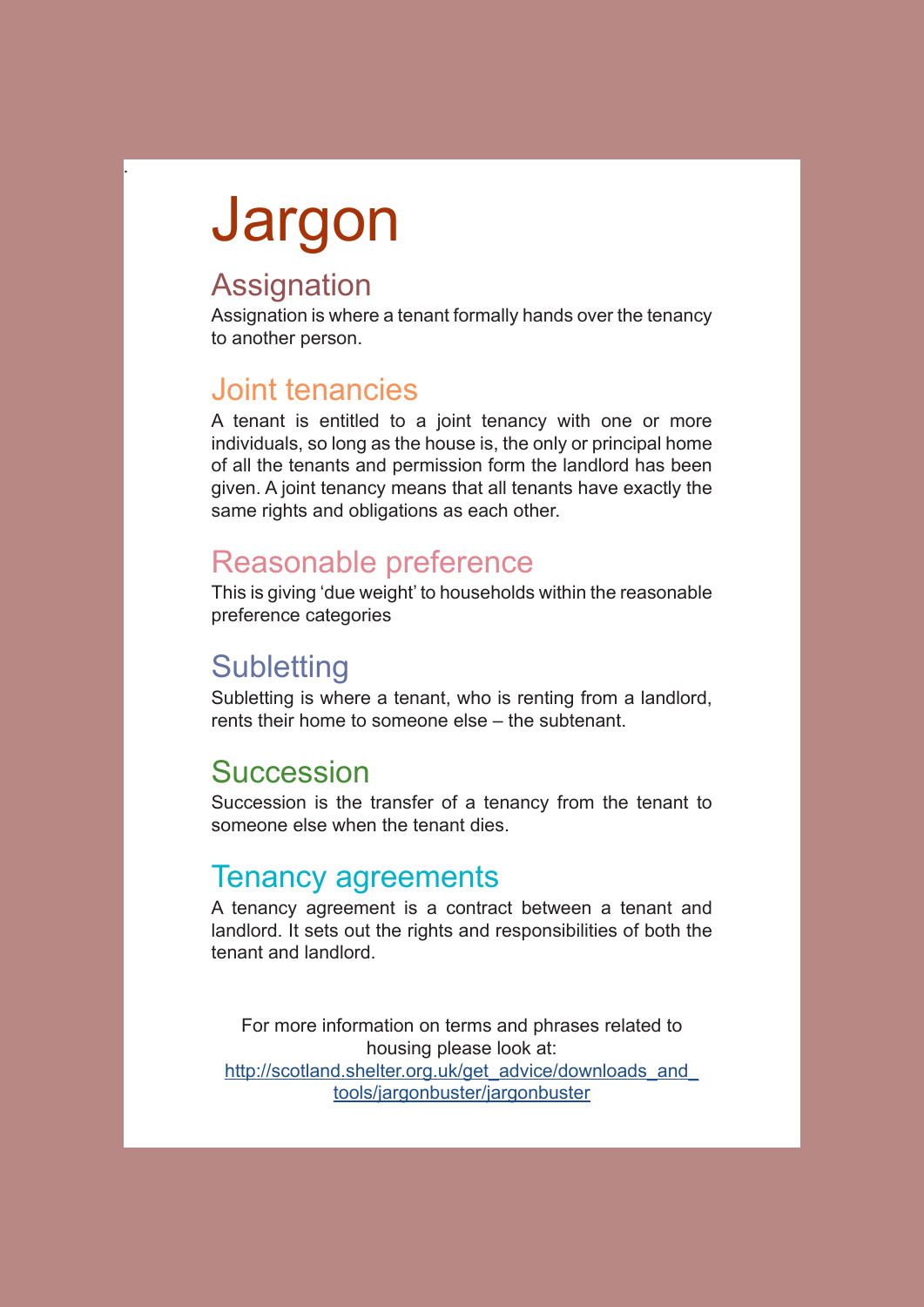

Note - Part 8 is General provisions which allows for the implementation of the legislation and are not detailed.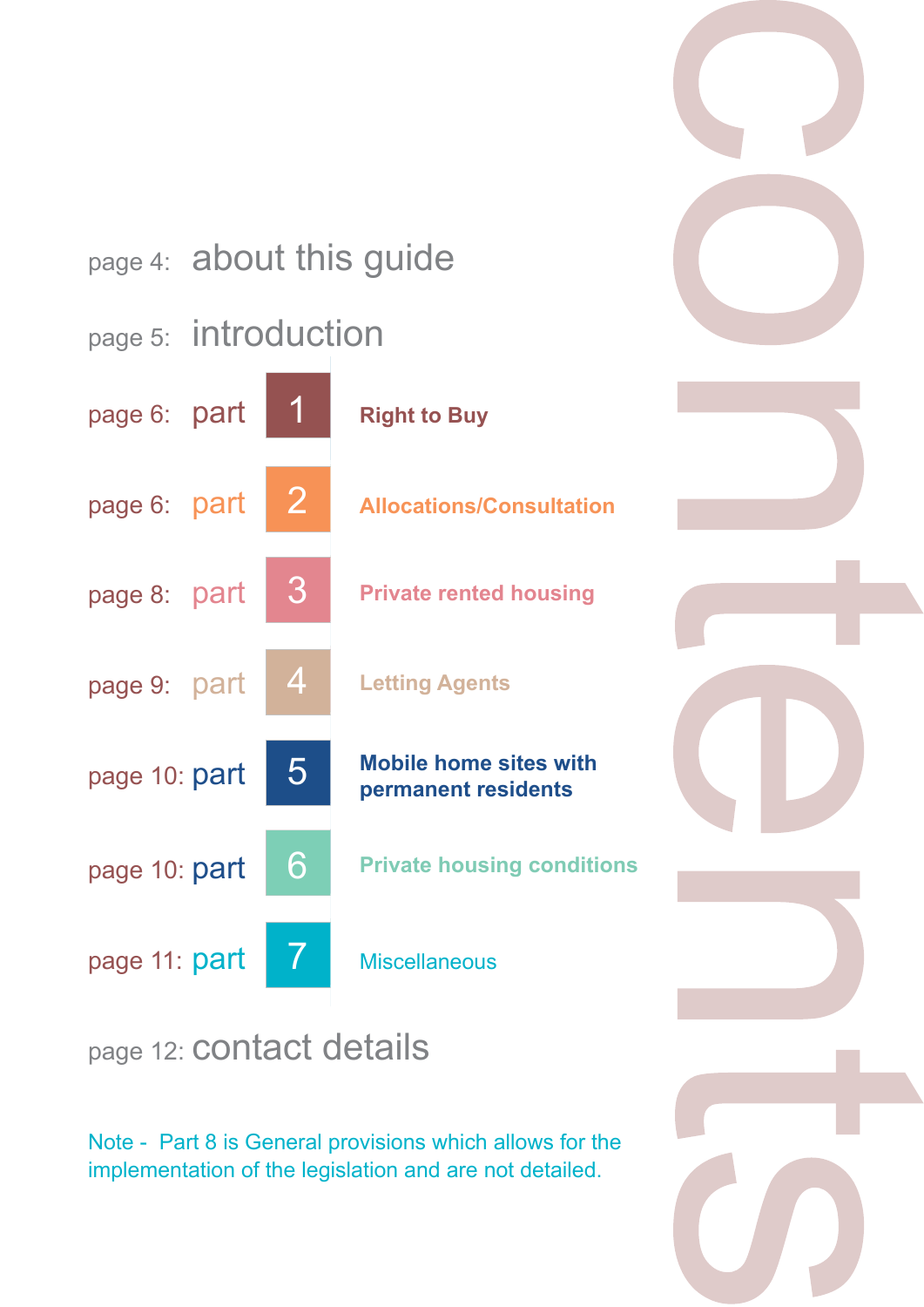![](_page_3_Picture_0.jpeg)

## **About this Guide**

TIS and TPAS Scotland have jointly produced this guide to the Housing (Scotland) Act 2014 (funded by Scottish Government) to help tenants understand what is in the Act and how it affects them. At the front of the guide there is a 'Jargon buster' for those terms you may not be sure about.

The Act covers a wide range of issues including;

- The end of right to buy
- How social housing is allocated
- Changes to tenancies in the social rented sector
- Improving standards in the private rented sector and regulation of letting agents
- • Licensing of sites for mobile homes'
- New powers for the Scottish Housing Regulator (SHR).

This guide does not cover every aspect of the Act. If you want more information please go to: http://www.scotland.gov.uk/Topics/Built-Environment/Housing

> TIS TPAS Scotland Suite 128, Baltic Chambers 74 – 78 Saltmarket Glasgow G2 6HJ Glasgow G1 5LD 0141 248 1242 0141 552 3633 www.tis.org.uk www.tpasscotland.org.uk

info@tis.org.uk enquiries@tpasscotland.org.uk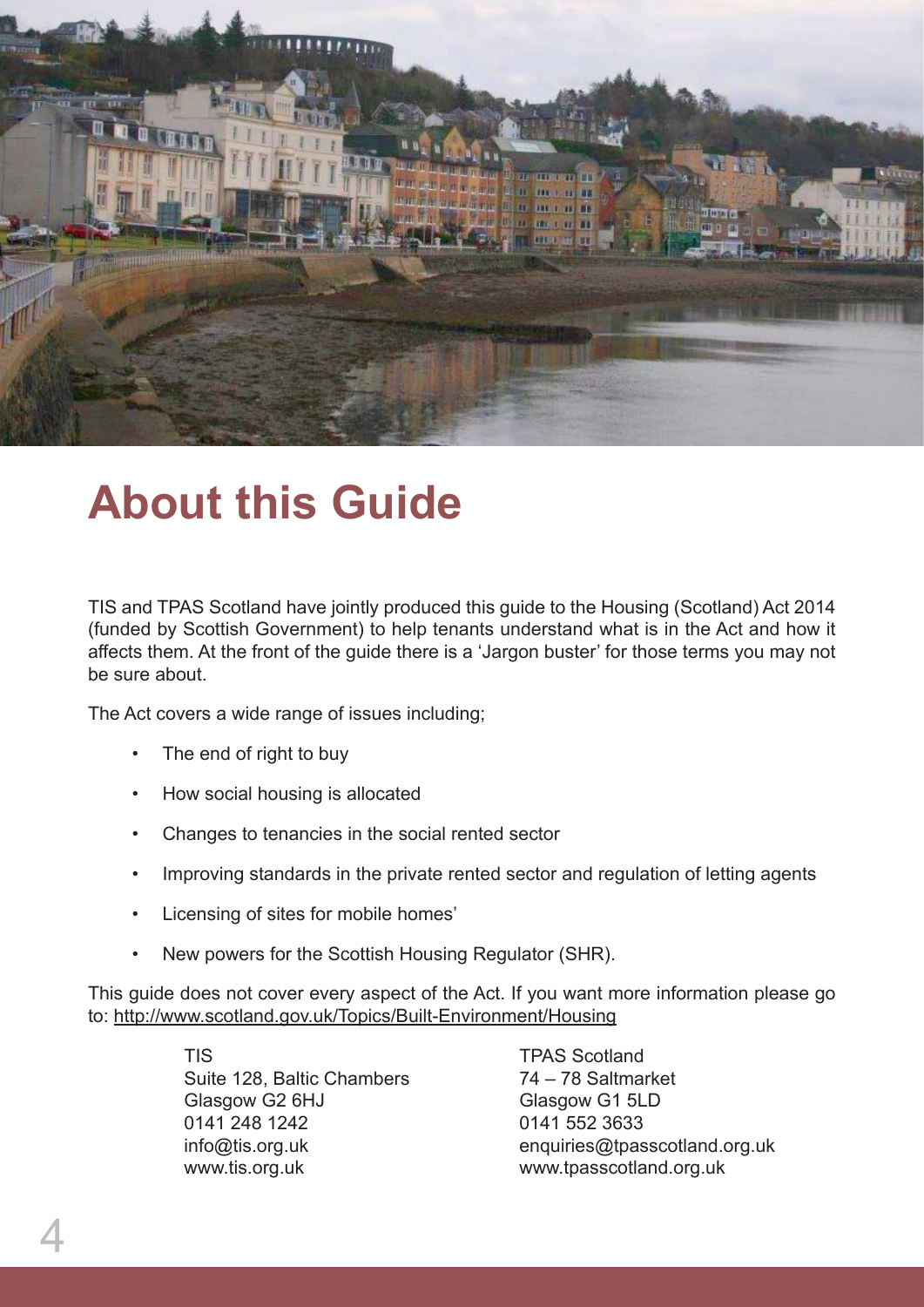## **Guide to the Housing (Scotland) Act 2014**

#### **Introduction**

The Housing (Scotland) Act received Royal Assent on 1 August 2014. A range of amendments were made to the original Housing (Scotland) Bill during the parliamentary process, many of them were suggested by tenants.

The Act has the objectives of "…*safeguarding the interests of consumers, supporting improved quality and delivering better outcomes for communities*." The Scottish Government sees the Act as contributing to their vision that all people in Scotland live in high-quality, sustainable homes that they can afford and that meet their needs.

Parts of the Act require secondary legislation or further guidance. The exact timetable for implementation of some of the parts is not yet known, although some are known, for example, the tenant ballot provisions of the Act commenced November 2014 and the date for changes to the Right to Buy will be 1 August 2016. Further guidance and consultation from Scottish Government is expected over the coming months, for example, on

- Regulations the allocation of housing
- Guidance on the minimum period for an application for housing to remain in force
- • Guidance on the creation, extension and termination of Short Scottish Secure Tenancies based on anti-social behaviour
- Guidance on eviction from a Scottish Secure Tenancy on antisocial behaviour grounds
- Regulations on Enhanced Enforcement Areas in private rented housing
- • Regulations on a Letting Agent Code of Practice.

The Act is in eight parts covering the following:

- Part  $1$  Abolition of the Right to Buy
- Part 2 Social housing allocations and changes to tenancies in the social rented sector
- Part  $3$  Private rented housing, including the introduction of a new Housing Tribunal and changes to the repairing standard
- Part 4 Regulation of letting agents
- Part 5 Licensing of mobile home sites with permanent residents
- Part 6 New powers for local authorities to improve the condition of homes in the private sector
- Part 7 Miscellaneous including greater powers for the Scottish Housing Regulator (SHR) to transfer the assets of registered social landlords under certain circumstances.
- Part 8 General provisions Sets out various supplementary provisions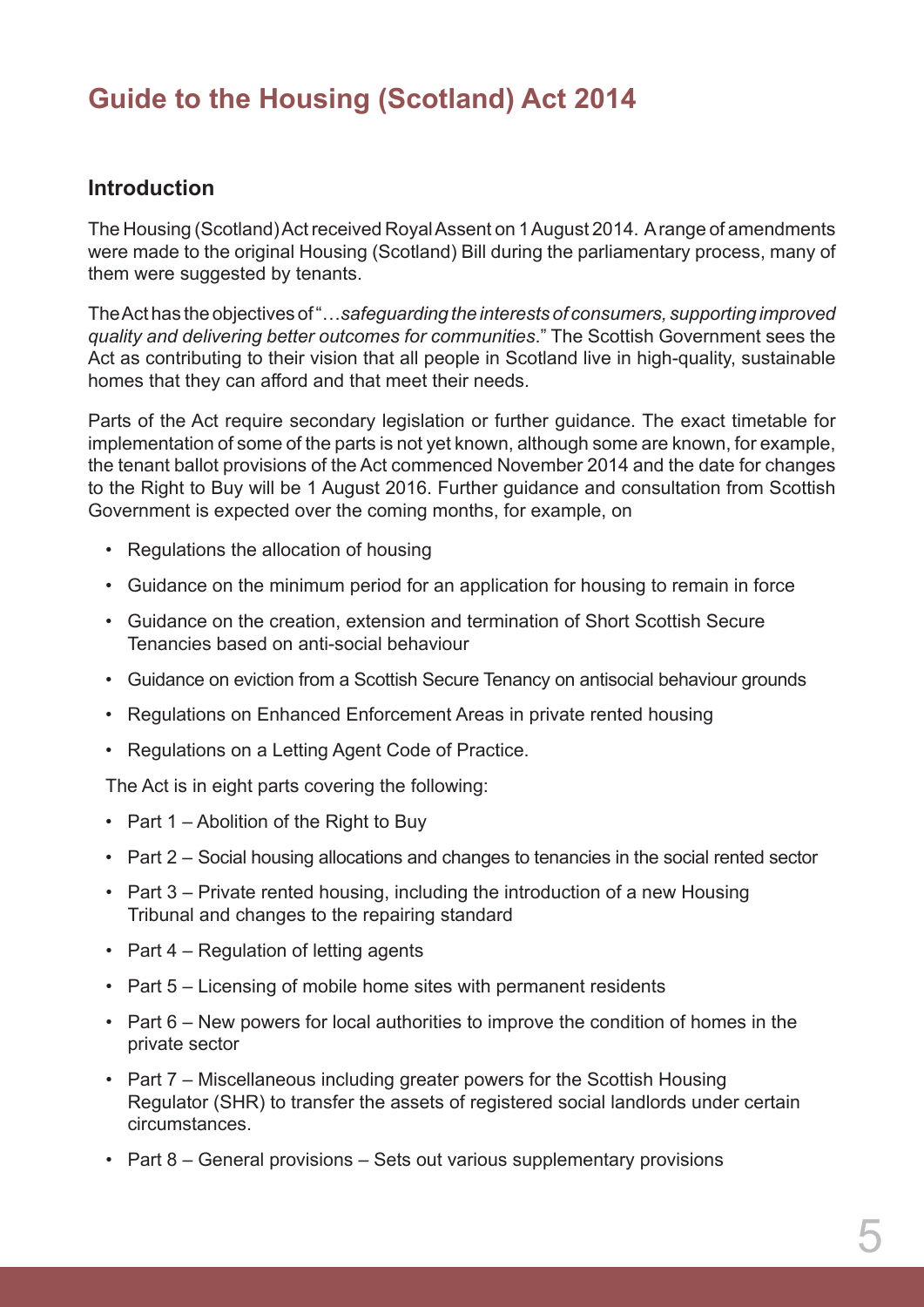## **Part 1**

## **Right to Buy**

Part 1 of the Act abolishes the Right to Buy – although this won't take effect until 1 August 2016. This will mean that if you are a social housing tenant you won't have the right to buy your home after 31 July 2016. It also means that the current legislation is still in place until that date and therefore if you are currently a social housing tenant you may be able to buy your home up until the 31 July 2016.

The Scottish Government has produced guidance for tenants which will provide you with further information and your landlord also should be able to provide you with information on this.

## **Part 2**

Part 2 of the Act makes changes to the allocation of social housing and some changes to tenancy agreements (both the Scottish secure tenancy [SST] and the short Scottish secure tenancy [SSST].

## **Allocations**

#### **Reasonable preference**

When allocating housing, social landlords (local authorities, housing associations and cooperatives) have had to give 'reasonable preference' to people with particular needs. This has been amended and social landlords now have to give reasonable preference to:

- • People who are homeless or are threatened with homelessness and who have unmet housing needs
- People who live in unsatisfactory housing conditions and who have unmet housing needs
- Social housing tenants who are considered to be under-occupying their home.

Social landlords will still be able to decide whether other groups of applicants will also be given priority in response to local circumstances.

Those applying for social housing have unmet housing needs where the landlord considers their needs cannot be met by any housing options which are available.

## **Consultation**

If social landlords want to make any changes to their allocation policy, the 2014 Act now requires them to consult tenants, applicants, Registered Tenant Organisations (RTOs) and anyone else they want. Landlords must then publish a report on the outcome of the consultation – there is no set format for the way it has to be produced and it's possible for a number of landlords to produce a joint report.

In making changes to their allocation policy, social landlords must also take account of:

- The local housing strategy for the area
- Any guidance from Scottish Government on allocations.

### **Ownership of property**

When deciding on an applicant's priority for housing, the Act allows social landlords to take the ownership or value of property owned by the applicant into account. This applies to the applicant, anyone who normally lives with the applicant or who plans to live with them.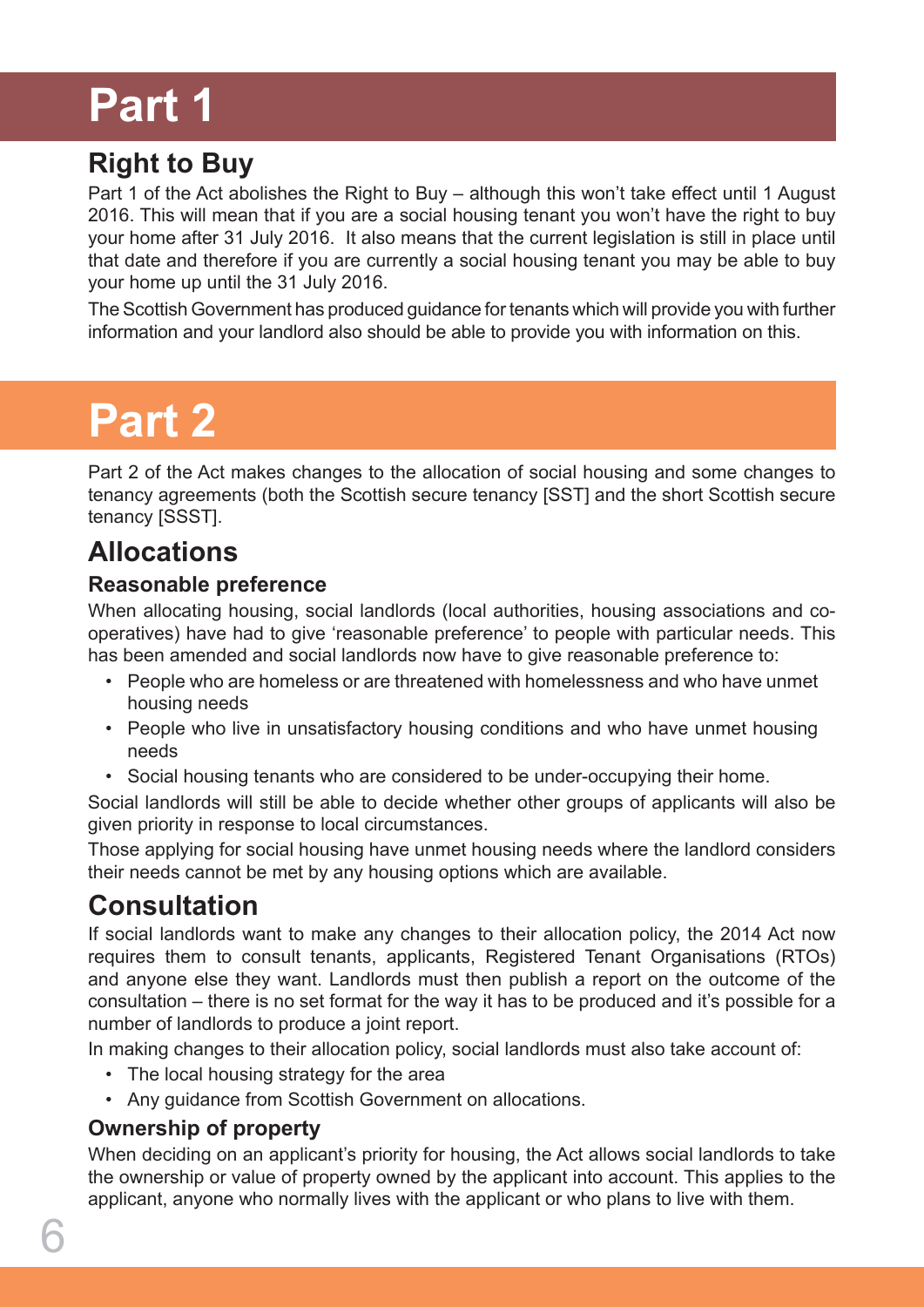However the Act makes it clear that property ownership cannot be taken into account if:

- The owner cannot secure entry to their property, for example it may be uninhabitable
- Occupation of the property will lead to abuse from someone else living in that property or who previously lived with the applicant
- Living in the property threatens the health of any occupants and the applicant has done all they could to prevent than danger.

#### **Eligibility for housing**

Section 6 allows social landlords to set a minimum period before any applicant is eligible for the allocation of housing – depending on circumstances (a minimum period cannot be placed on homeless applicants by local authorities with a legal duty to secure accommodation for the applicant). This is sometimes known as a suspension from receiving an offer of housing. Social landlords can decide that an applicant is not eligible for social housing if the applicant:

- Has engaged in anti-social behaviour, including in the vicinity of the house; harassment of others; anti-social behaviour towards a social landlord's employees when applying for housing
- Has a conviction for using their home for immoral or illegal activity or any other offence punishable by imprisonment committed in the locality of their home (also applies to someone who has resided with the applicant)
- Previously abandoned a property and the tenancy was terminated
- • A court had granted an eviction notice against the applicant
- Has or had rent arrears with a tenancy and certain specified steps had not been taken to pay back the debt
- Made a false statement in any application for housing to a social landlord
- Has already refused offers of housing and the landlord considers the refusal of that number of offers to be unreasonable.

## **Short Scottish secure tenancy**

#### **Creation of short Scottish secure tenancies**

The Act makes changes to when short Scottish secure tenancies can be used.

#### *Anti-social behaviour*

Social landlords will be able to convert an existing Scottish secure tenancy (SST) to a short Scottish secure tenancy (SSST), or can grant an SSST to new tenants, where the tenant, a household member or a visitor, has been involved in anti-social behaviour in or near social housing within the last three years – an eviction order because of antisocial behaviour or an anti-social behaviour order (ASBO) is no longer required.

#### *Homeowners*

The Act allows social landlords to grant an SSST for a temporary let to a homeowner who cannot live in their own home. This is to allow the homeowner to make arrangements around the property they own, for example, this could be while they get adaptations carried out to it, or whilst they are trying to sell it.

#### *Duration of SSST*

At present the minimum period for all SSSTs is six months. Where the SSST has been given to a tenant because of antisocial behaviour or eviction for antisocial behaviour, the 2014 Act extends the minimum period to 12 months. This is to allow sufficient time for support services to help address the antisocial behaviour such as alcohol or drug counselling to have effect.

#### *Extension of period of SSST*

The Act allows social landlords to extend an SSST for antisocial behaviour by an additional six months. This means that SSSTs due to antisocial behaviour could last up to 18 months.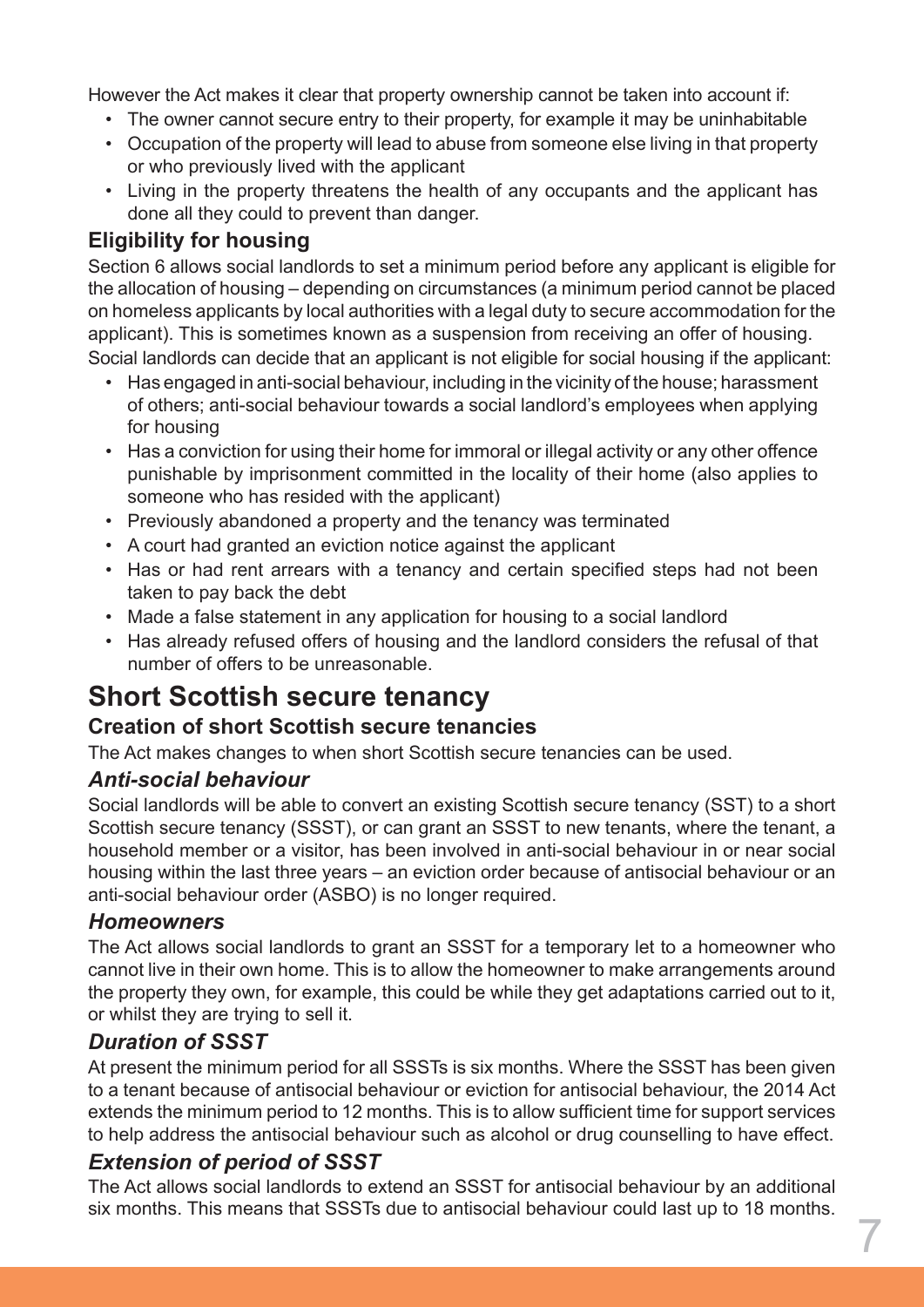The landlord can however still take eviction action against the tenant during this period if it becomes necessary.

Where a landlord is considering extending the duration of an SSST for an additional six months, the tenant has to be given two months' notice and informed of the reasons for the extension. The tenant will have to be in receipt of housing support services before a landlord can use this extension.

### *Recovery of possession*

If a landlord intends bringing an SSST (created due to antisocial behaviour or eviction for antisocial behaviour) to an end and repossess the property, the Act now requires the landlord to provide clear reason why it is doing so and to set out which requirement(s) of the tenancy agreement have been broken. The landlord will also have to provide at least four weeks' notice before eviction proceedings can be raised. The Act gives tenants the right to request a review by the landlord before the case goes to court.

## **Scottish secure tenancy**

### **Assignation, subletting, joint tenancies and succession**

The Act makes a number of changes in situations where the tenant wants to assign or sublet a tenancy, where the tenant wants to establish a joint tenancy, and to succession to a secure tenancy.

If a tenant wants to assign their tenancy or create a joint tenancy, the Act now requires that both the tenant and the other person should have been living in that home as their only or main residence for 12 months. Before a tenant can apply to the landlord for permission to sublet their home, the tenant will have to have been living at the property as their only or main home for the 12 months prior to the application.

Assignation of a tenancy may be refused where:

- The applicant would not have been given reasonable preference (priority) under the landlord's allocation policy
- Assignation would result in under occupancy of the property.

The Act has changed the qualifying period for succession by a co-habiting partner from six months to 12 months. The co-habiting partner will have to have lived in the property as their only or main residence for the 12 months immediately before the tenant's death before they will be able to succeed to the tenancy. The 12 month qualifying period will also apply to other family members and carers.

In all cases of assignation, the creation of a joint tenancy and succession, the 12 month period starts at the point when the landlord has been informed that the individual r is living in the property as their only or main home.

#### *Grounds for eviction*

Where the tenant or member of the household or a visitor to the house has been convicted of serious criminal or antisocial behaviour in or around social housing and the landlord decides eviction action is necessary as a result of the impact of the behaviour on neighbours and others in the community, the Act simplifies the eviction process and the court must grant an eviction order where it is satisfied that the landlord has followed the correct procedures– the court no longer has to consider whether it is reasonable to grant an eviction order. The landlord has to serve notice that it is seeking possession within 12 months of the conviction or dismissal of an appeal against the conviction. The tenant has a right to challenge the court action.

The Act allows landlords to repossess a property which has been adapted and which has been allocated to a tenant who does not need the adaptations. This would only apply where the landlord now requires the property for a person who requires these adaptations Landlords will have to find suitable alternative accommodation for those affected in such cases.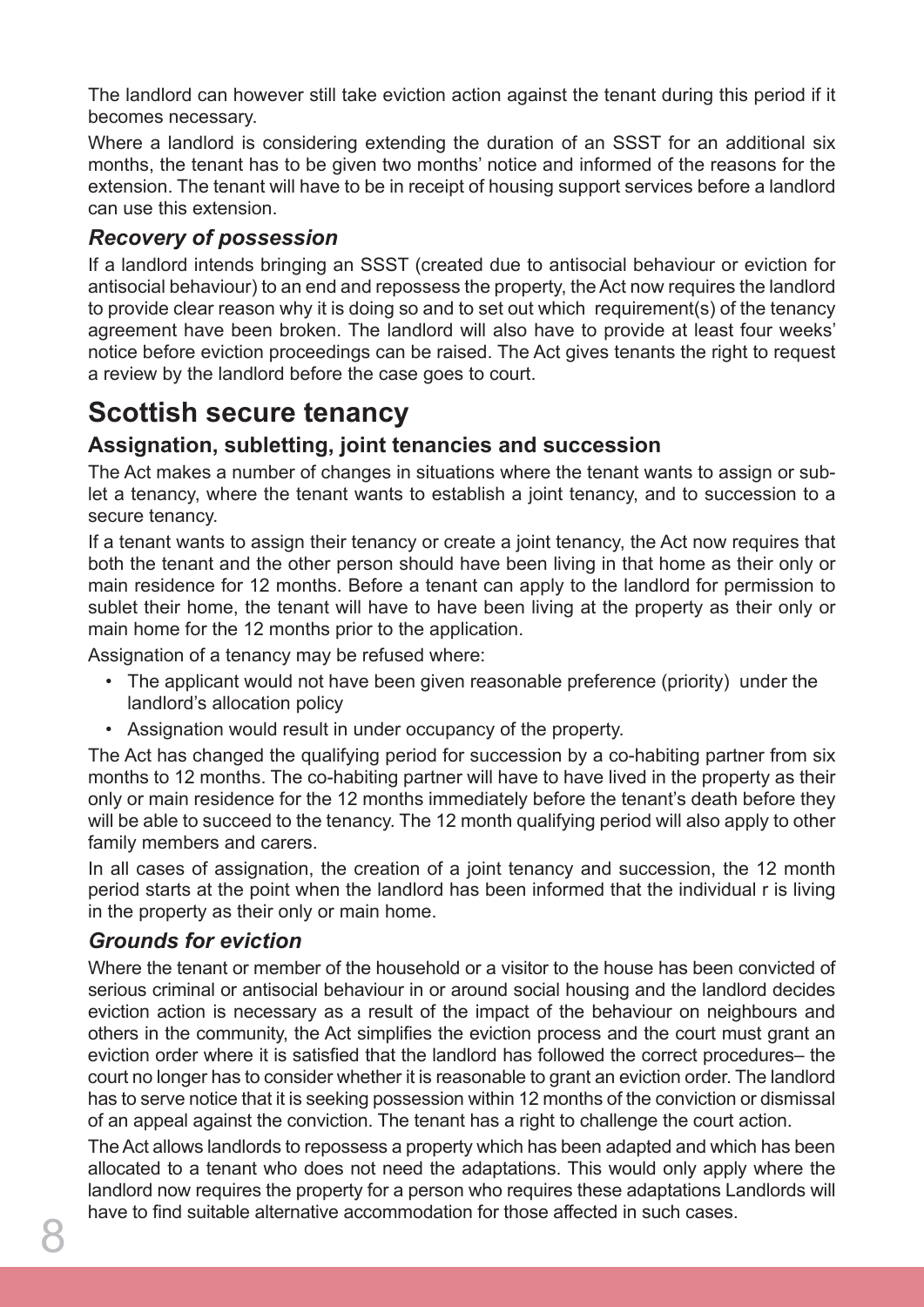![](_page_8_Picture_0.jpeg)

## **Part 3**

## **Private rented housing**

### **Private Rented Housing Tribunal**

The Act transfers civil private rented sector cases from the Scottish Courts to a new tribunal. This is linked to broader reform of devolved tribunals in Scotland. These cases will form part of a new 'First-tier Tribunal' late in 2016. The First-tier Tribunal will also include the existing Private Rented Housing Panel (PRHP) and Homeowner Housing Panel (HOHP).

### **Repairing standard for private rented housing**

The Act provides further provisions to the Repairing Standard, which will require private landlords to make improvements to the standard of the properties by:

- • Providing carbon monoxide detectors
- Arranging electrical safety inspections every five years

The Act gives Scottish Ministers powers to amend the repairing standard and the landlord a duty to ensure their property (ies) meet the standard.

The Act also enables local authorities to apply to the Private Rented Housing Panel to ensure any private landlord meets the repairing standard.

The Act also enables local authorities to apply to the Private Rented Housing Panel directly to ensure any private landlord meets the repairing standard. This also includes a new power of inspection for local authorities, to inspect privately rented properties, to enable them to gather evidence in support of a Repairing Standard application.

#### **Enhanced Enforcement Areas**

The Act requires Scottish Ministers to lay regulations in Parliament by 1 April 2015. Those regulations are to allow local authorities to apply for additional discretionary powers to that they can target enforcement action at a particular area. The Act specifies that the area must have the combination of a concentration of private rented housing which is of a poor environmental standard, overcrowding and a prevalence of anti-social behaviour. Where an application is approved by Scottish Ministers such an area will be called an Enhanced Enforcement Area.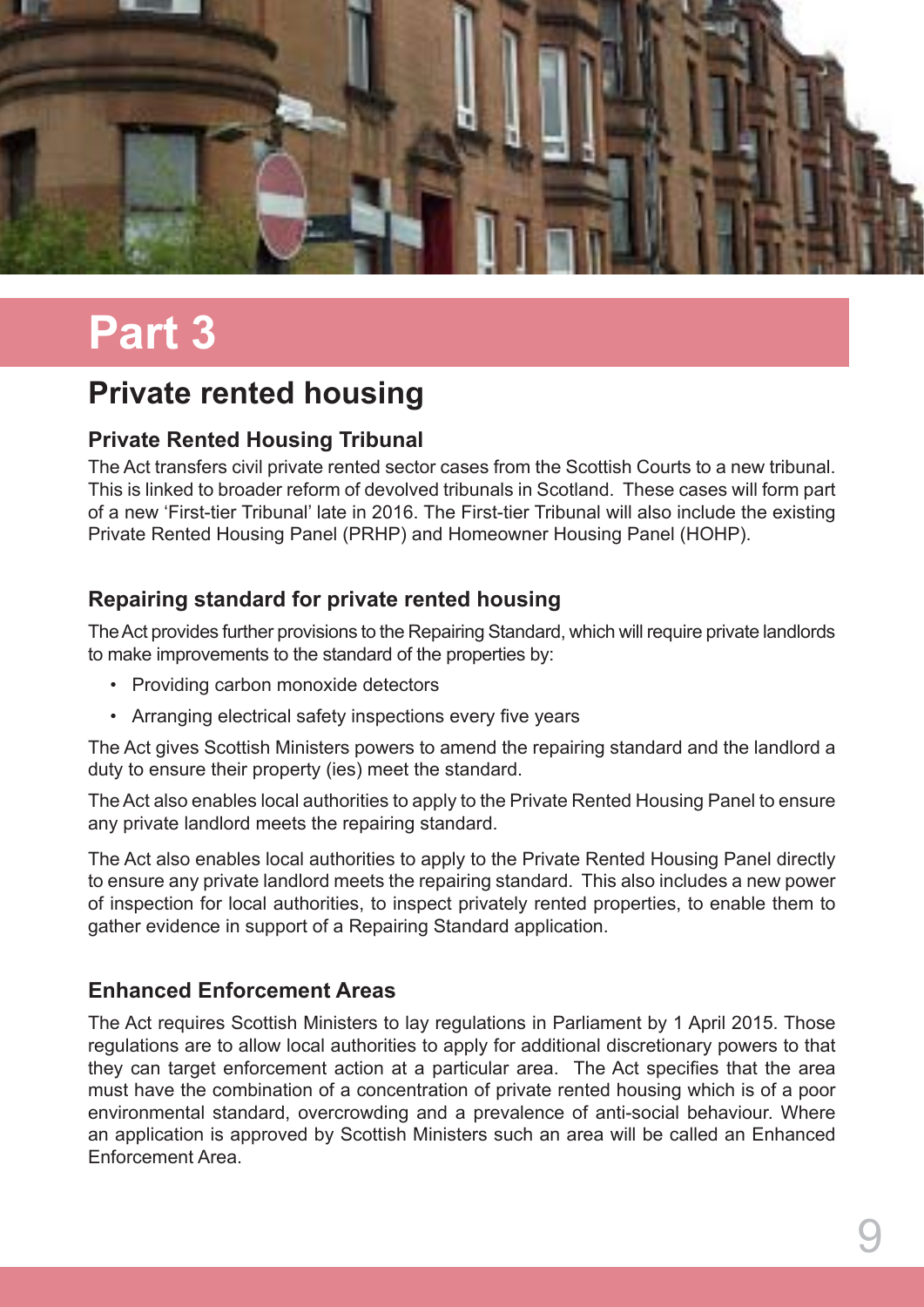## **Part 4**

## **Letting Agents**

In order to improve the levels of service and professionalism across the letting agent industry, the Act introduces a system of regulating letting agents in Scotland. A mandatory register of letting agents in Scotland will be created, with agents having to demonstrate that they have adequate training and be assessed as 'fit and proper' to act in that role. In addition a Code of Practice will be developed, which all letting agents must comply with. Tenants, landlords or Scottish Government will also be able to apply to the new Housing Tribunal where the letting agent has failed to comply with the Code of Practice.

## **Part 5**

### **Mobile home sites with permanent residents**

The Act strengthens the licensing system for mobile home sites which have permanent residents and introduces measures to provide further protection for those living permanently on such sites.

Site owners will have to apply for a site licence. Local authorities will be able to charge a fee for the granting of a licence, which will last for a maximum of five years. The fee can be set at a level the authority thinks reasonable – but cannot exceed the maximum set by Scottish Ministers.

Site owners, or their managers, will now be required to pass a fit and proper person test (the legislation sets out the detail of what this involves).

Local authorities are given new enforcement powers including:

- Issuing improvement notices
- • Issuing penalty notices
- • Applying to a sheriff to appoint an interim manager for a site.

## **Part 6**

## **Private housing conditions**

Part 6 provides additional powers to local authorities to enforce repairs and maintenance in private homes.

#### **Tenement management scheme – missing shares**

The Act amends the Tenements (Scotland) Act 2004 and allows local authorities to pay a missing share where the majority of owners in a block have agreed to repair or maintain their property but one or more owners has not paid their share of the cost of the work – because they are unable, unwilling or cannot be identified or found. The local authority can then recover the costs, and any administrative expenses, directly from the owner who has not paid their share.

The Act also proposes (subject to regulations and consultation) to give Registered Social Landlords (RSLs) similar powers to recover the cost of missing shares through repayment charges where they have carried out repair and maintenance work on behalf of private home owners in a tenement.

#### **Maintenance orders and plans**

The Act amends the 2006 Act and provides powers for local authorities to require owners to produce a maintenance plan for their property in order to ensure the maintenance is to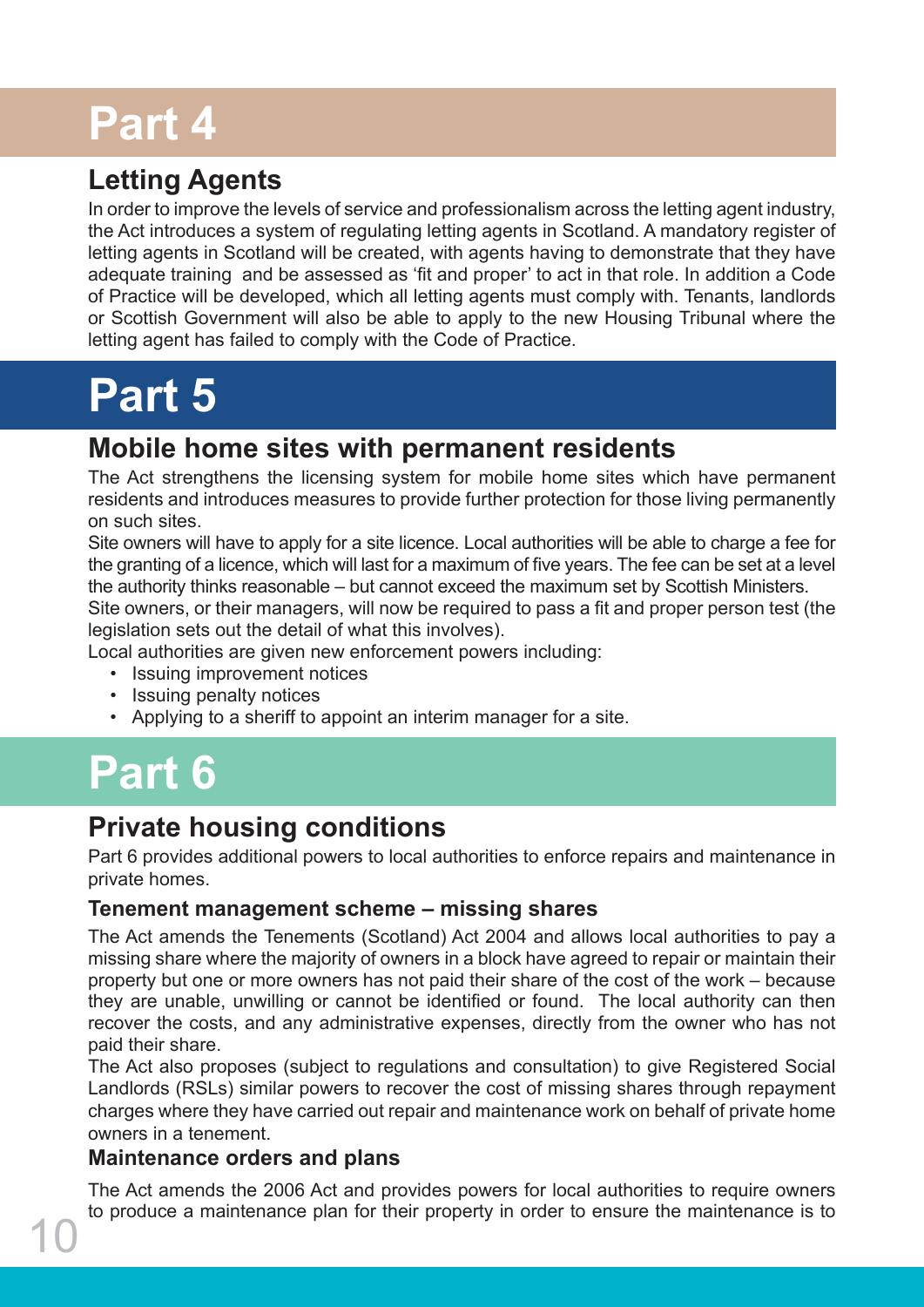a reasonable standard. This will allow local authorities to issue an order where they have already issued a work notice and no certificate has produced to confirm the work has been carried out. Local authorities can revoke a maintenance order where they are satisfied that a property factor has been appointed to manage or maintain the property. The Act also makes changes to the way local authorities have to register documents associated with maintenance orders.

#### **Repayment Charges**

The Act amends the powers of local authorities to use repayment charges to recover costs of enforcement (from work notices, maintenance orders, payment of missing shares, or enforcing the repairing standard). A repayment charge is a charge against the future sale of the property. The Act allows repayment charges to apply to commercial property as well as living accommodation, such as a ground floor shop in a tenement. The Act also gives the local authority discretion to set a repayment period of between 5 and 30 years for a repayment charge.

## **Part 7**

### **Miscellaneous**

#### **20-year rule**

The Act introduces the power for Scottish Ministers to make exemptions from the 20-year security rule contained in the Land Tenure Reform (Scotland) Act 1974. This is intended to ensure that the Scottish Government can offer schemes such as Help to Buy and shared equity schemes without being exposed to the financial risks associated with the 20 year security rule because of homeowners having the right to redeem their equity loan at its original value rather than to the current value after the security has been in force for 20 years.

#### **Scottish Housing Regulator – transfer of assets**

The Scottish Housing a Regulator (SHR) has the power under the 2010 Act to transfer the assets of an RSL (including tenants' homes) to another RSL, following consultation with tenants and lenders. The 2014 Act creates an exception to the requirement for consultation, where:

- The RSL is in financial jeopardy
- • Urgent action is required
- It is heading towards insolvency
- There is no time for any consultation.

The Act also removes the requirement for the SHR to get an independent valuation of the assets being transferred.

#### **Registered Social Landlords becoming a subsidiary of another body**

Where one RSL wants to become part of another organisation's structure the Act now requires that tenants be balloted on the proposal (except in limited circumstances where a waiver is granted by the SHR). The consent of the SHR is dependent on the ballot of tenants being carried out.

The provisions on group structures came in to place from 20 November and at the same time the SHR published interim guidance on how it would use these powers. It will use that guidance as the basis for further consultation early 2015.

#### **Repeal of Defective Designation Provisions**

Previous legislation allowed some owners who had bought their home through the Right to Buy to get financial assistance. These were owners who lived in certain types of properties (such as precast reinforced concrete) which were designated as defective. As the original power has not been used for some time, the 2014 Act repeals the previous legislation.